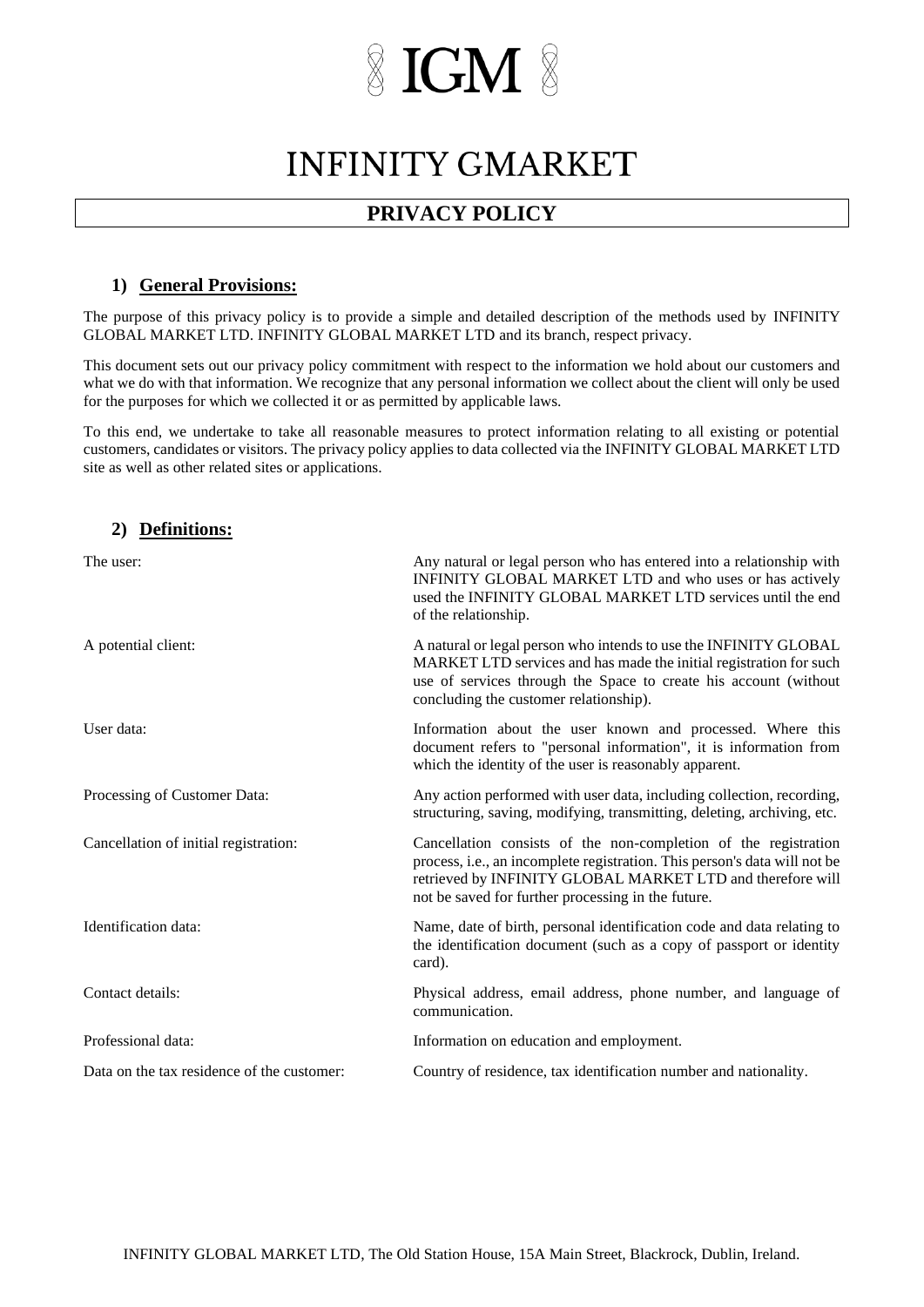# $\mathbb X$  IGM  $\mathbb X$

### **INFINITY GMARKET**

#### **3) Protection of Personal and Other Data of Users of the Website:**

Our priority is to ensure the protection of the rights and freedoms of persons providing us with their personal data. As such, the use of our website does not imply any automatic transmission of the User's personal data to INFINITY GLOBAL MARKET LTD. Indeed, the transmission of some of his personal data by the User is done on a completely voluntary basis. However, the communication of certain data is necessary for the performance of the services offered by INFINITY GLOBAL MARKET LTD. In case of refusal by the User to transmit certain data of his personal data, it is possible that certain services offered by INFINITY GLOBAL MARKET LTD will not be accessible.

Users are assured that we will do our best to maintain their confidentiality. We have taken the necessary measures to ensure the security, integrity and confidentiality of their data.

Access to User data is only given to employees or partners requiring this information in relation to the execution of user instructions regarding our products or services.

#### **4) Data Protection Mode:**

The form that is completed by the User when opening an investment account as well as the authorization process (login) to our resources is carried out using the secure SSL protocol, which considerably increases the protection of data transmission over the Internet. The information provided by the User is stored and processed by INFINITY GLOBAL MARKET LTD with appropriate security measures.

INFINITY GLOBAL MARKET LTD implements the appropriate technical and organizational measures to guarantee the security of processing and personal data but can only guarantee that

Implementation of these measures prevents a personal data breach. In the event of a personal data breach, INFINITY GLOBAL MARKET LTD will notify the relevant supervisory authority as soon as possible and, if possible, no later than 72 hours after becoming aware of it.

When this personal data breach is likely to generate a high risk for the rights and freedoms of a User who is a natural person, INFINITY GLOBAL MARKET LTD will inform the User concerned as soon as possible.

#### **5) Information Collected, Purposes and Legal Bases:**

If the User decides to open a real account, INFINITY GLOBAL MARKET LTD will request the provision of certain information. This information may include, among others, the surname and first name, address, date of birth, contact details, date of execution of payments as well as other necessary information, in particular those relating to legal obligations in in the fight against money laundering and the financing of terrorism. Periodically, we may also request the provision of other information in order to improve the performance of the services. Most information is obtained directly from you through an inquiry form or other types of forms, as well as by updating our records with information provided to us for the purposes of ongoing performance. our services to our clients (such as setting up and opening your account, facilitating your withdrawals, deposits and fund transfers, etc.)

The legal basis for the collection and use of personal data described above will depend on the personal data concerned and the specific context in which we collect it.

{Regulation (EU) 2016/679 of the European Parliament and of the Council of April 27, 2016 on the protection of individuals with regard to the processing of personal data and on the free movement of such data, and repealing Directive 95 / 46 / EC (general data protection regulation) (Official Journal of the EU L 119, 04/05/2016, p. 1-88) (hereinafter, "RGPD") // contracts of legitimate and respective interest of the parties}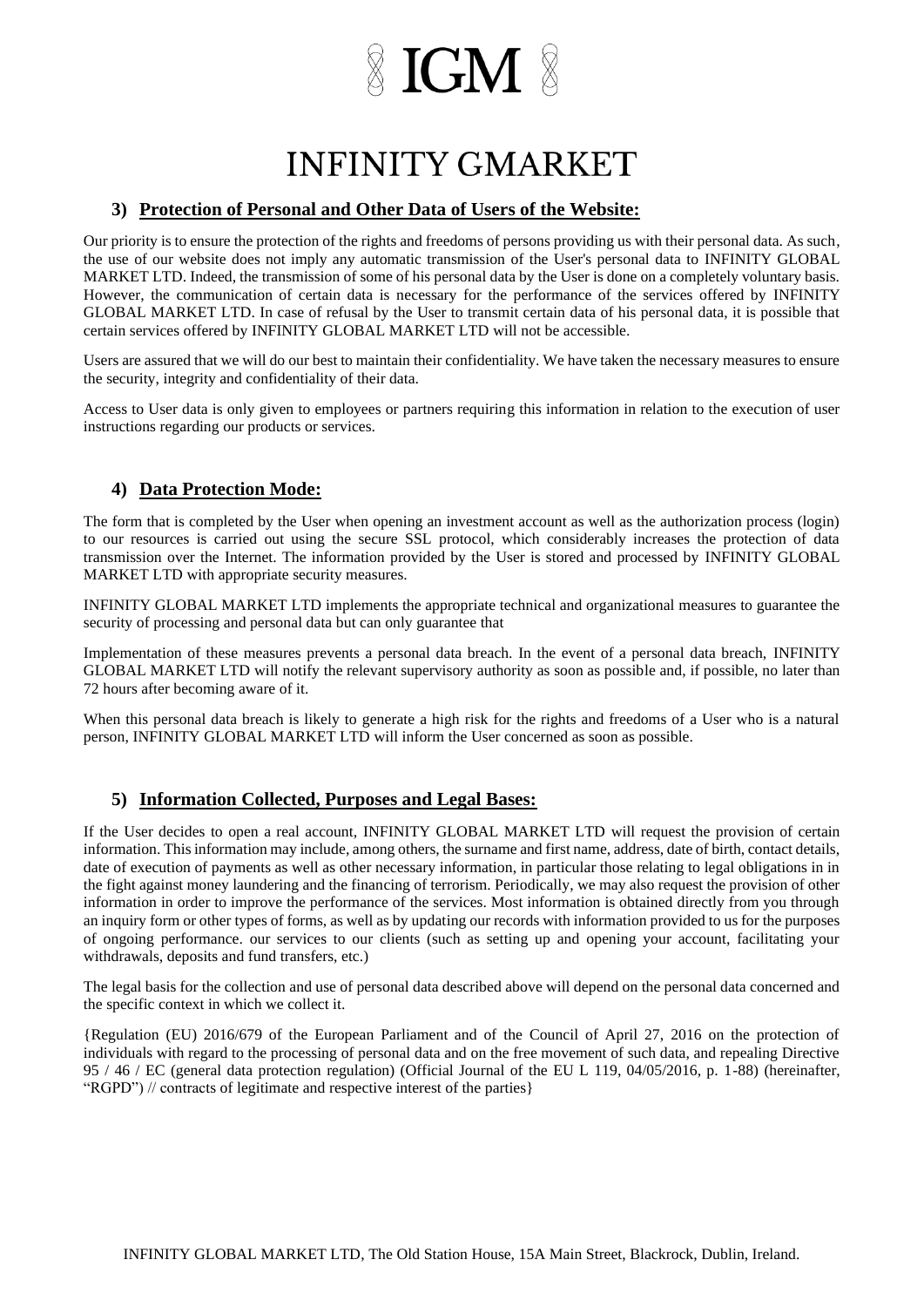# $\mathbb X$  IGM  $\mathbb X$

## **INFINITY GMARKET**

The reasons for collecting information:

- a) Respond to customer needs: opening a customer account, satisfying complaints by email, facilitating fund transfers)
- b) Administer the activities of INFINITY GLOBAL MARKET LTD: testing new products, reviewing and improving procedures, recovering money from.
- c) Risk management and financial crime prevention

The information collected for the opening of a Real account:

Processing is necessary for the performance of a contract to which the data subject is a party or for the performance of pre-contractual measures taken at the latter's request.

Information collected for the promotion of products and services:

If the User decides to participate in promotional campaigns, involving in particular the opening of a demo account as well as its use, INFINITY GLOBAL MARKET LTD will request the provision of certain information. This information may include first and last name, contact details and other necessary information. Processing is necessary for the purposes of the legitimate interests pursued by INFINITY GLOBAL MARKET LTD in the promotion of products and services.

The information collected to process complaints:

In order to process complaints and, where applicable, assert our rights in the context of any extrajudicial, judicial or administrative procedure, we may collect certain personal data from the User such as the name and first name, date of birth and data. use of our services that are the subject of a complaint. The legitimate interests pursued by INFINITY GLOBAL MARKET LTD consisting in processing Users' complaints and, where applicable, asserting their rights in the context of any extrajudicial, judicial or administrative procedure.

Information collected to process user requests and questions:

To this end, we may process certain personal data provided by the User when opening a real or demo account, including in particular data concerning the use of our INFINITY GLOBAL MARKET LTD services which are subject to " a request or a question by the User as well as the data contained in the documents attached to any request or question from the User. The legitimate interests pursued by INFINITY GLOBAL MARKET LTD consisting in improving the functionality of the services provided by electronic means and establishing good relations with Users and Users not logged in on a reliable and fair basis.

#### **6) Sharing of Collected Data:**

Sharing with INFINITY GLOBAL MARKET LTD cooperators:

INFINITY GLOBAL MARKET LTD may share Users' personal data with cooperating entities, namely companies owned by INFINITY GLOBAL MARKET LTD or controlled by INFINITY GLOBAL MARKET LTD or jointly controlled with INFINITY GLOBAL MARKET LTD or which remains in permanent cooperation with INFINITY GLOBAL MARKET LTD (banks, investment company, auditors, companies providing other financial services, IT companies), hereinafter a "Related Entity".

Location of collected data:

The provision of services by INFINITY GLOBAL MARKET LTD may require the transfer of personal data to entities providing services to INFINITY GLOBAL MARKET LTD in other countries, including countries outside the European Economic Area. In the event of transfer of personal data to a Related Entity operating in a country located outside the European Economic Area, and in the absence of an adequacy decision issued by the European Commission, INFINITY GLOBAL MARKET LTD will use as appropriate guarantees the Standard data protection clauses adopted by the National Commission for Computing and Liberties (hereinafter "CNIL") as approved by the European Commission and available on the CNIL website at the following link [https://www.cnil.fr/fr/les-clauses-contractuelles-types-de-la-commision-europeenne.](https://www.cnil.fr/fr/les-clauses-contractuelles-types-de-la-commision-europeenne) Under these conditions, we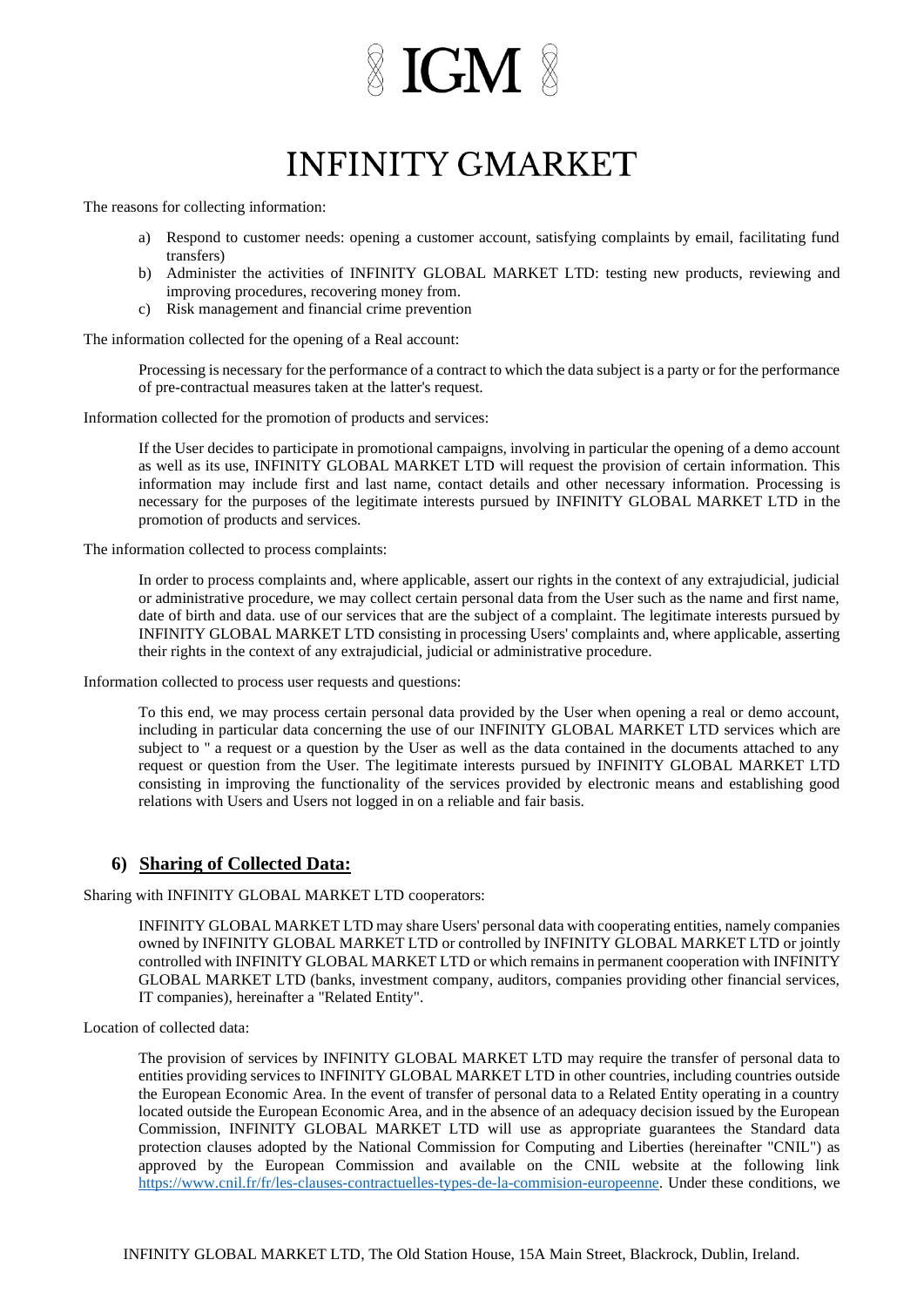### **INFINITY GMARKET**

will ensure, in accordance with applicable laws, that your rights to privacy are sufficiently protected by an appropriate technique, organization, contract or other legal means. The User concerned will be able to obtain a copy of his data.

Transmission of data to the National Authority:

If a public authority recognized as such requests INFINITY GLOBAL MARKET LTD to provide personal data of the User, in particular any authority responsible for the application of the law, control authorities, courts, public authority responsible for protecting personal data, INFINITY GLOBAL MARKET LTD will provide the User's personal data.

The retention period of personal data

INFINITY GLOBAL MARKET LTD keeps the User's personal data for the duration of the contractual relationship between the User and INFINITY GLOBAL MARKET LTD in order to be able to carry out the proper execution of the services and functions associated with it as well as for promotional purposes. After the end of the contractual relationship, the User's data is anonymous, with the exception of the following data: last name, first name, email address, transaction history and information on the acceptance of the various clauses (this data will be kept for a period of 10 years following the end of the contractual relationship in order to respond to any complaints or complaints). Personal data used for commercial prospecting purposes will be kept for a period of 3 years from the end of the commercial relationship, subject to all mandatory legal provisions. INFINITY GLOBAL MARKET LTD keeps the personal data of unregistered Users, for the period corresponding to the life cycle of cookies stored on their devices.

#### **7) The Rights of Users on the Processing of Their Personal Data:**

The right to object to the use of data:

The User has the right to object at any time, for reasons relating to his particular situation, to the processing of personal data concerning him. If there are no compelling legitimate reasons for the processing which prevail over the interests and rights and freedoms of the User, INFINITY GLOBAL MARKET LTD will delete the personal data of the User against which the objection was made. It is specified that INFINITY GLOBAL MARKET LTD will delete personal data processed for prospecting purposes upon receipt of a request for opposition from a User to this effect.

The right to restriction of data:

The User has the right to obtain restriction of processing when:

- a) The User disputes the accuracy of his personal data (then INFINITY GLOBAL MARKET LTD) limits their use for a limited period in order to verify the accuracy of the User's data, this period not exceeding 14 days);
- b) When the processing of the User's data is unlawful and the User concerned opposes their erasure and instead requests the limitation of their use;
- c) If the User's personal data is not necessary for the purposes for which it was collected, but it is required by the User for the establishment, exercise or defense of legal claims; And
- d) When the User has objected to the processing (then INFINITY GLOBAL MARKET LTD) limits the processing of data during the verification procedure relating to whether the legitimate reasons pursued by the controller prevail over those of the User concerned.

The user's right of access:

The User has the right to obtain from INFINITY GLOBAL MARKET LTD confirmation that personal data concerning him are or are not processed, and when they are, the User has the right to access said personal data as well as '' to the following information:

a) The purposes of the processing;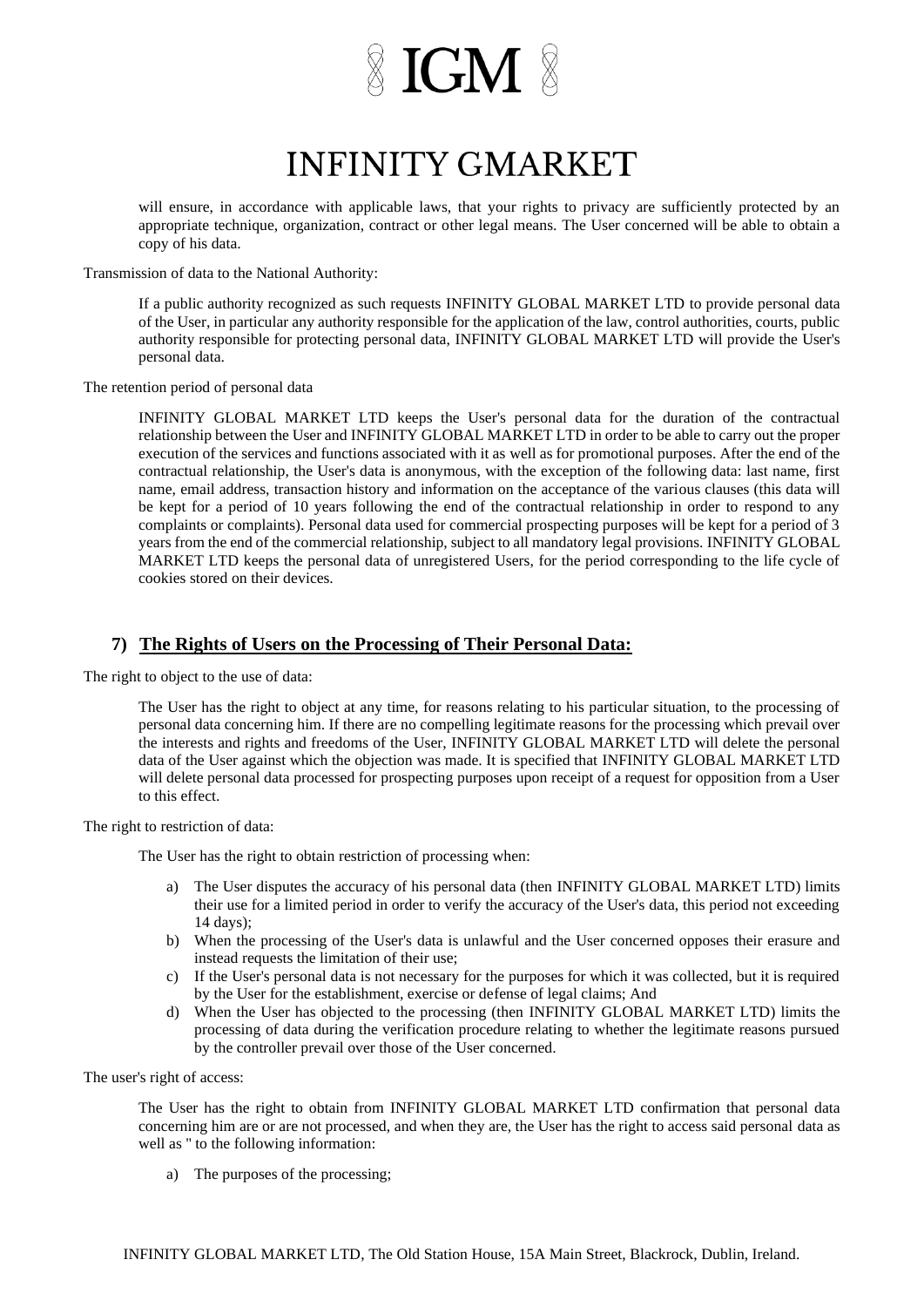## **INFINITY GMARKET**

- b) The categories of personal data concerned;
- c) The recipients or categories of recipients to whom the personal data have been or will be communicated, in particular recipients who are established in third countries or international organizations;
- d) Where possible, the planned retention period for personal data or, when this is not possible, the criteria for determining this period;
- e) The existence of the right to request from the controller the rectification or erasure of personal data, or a limitation of the processing of personal data relating to the data subject, or of the right to object to this treatment;
- f) The right to lodge a complaint with a supervisory authority;
- g) When personal data are not collected from the data subject, any information available as to their source;
- h) The existence of automated decision-making, including profiling.

In addition, the User has the right to receive a copy of all personal data concerning him held by INFINITY GLOBAL MARKET LTD and to inform INFINITY GLOBAL MARKET LTD in return of any noted inaccuracies. It is specified that exceptions are foreseen in this regard.

The right to rectification:

The User has the right to obtain from INFINITY GLOBAL MARKET LTD, as soon as possible, the rectification of personal data concerning him which are inaccurate.

#### The right to erasure:

The User has the right to obtain from INFINITY GLOBAL MARKET LTD the erasure as soon as possible of personal data concerning him and INFINITY GLOBAL MARKET LTD has the obligation to erase this personal data as soon as possible except in certain cases, in particular when the processing is necessary for compliance with a legal obligation to which INFINITY GLOBAL MARKET LTD is subject such as the obligations relating to the fight against money laundering and the financing of terrorism.

The response time to the user's request:

If the User asks us to exercise any of the rights mentioned above, we will comply with this request or refuse to comply with it immediately, but no later than one month after its date of receipt. In the event that we cannot respond to the User's request within a period of one month due to the complexity of the request or the number of requests received, we will comply within two months. The User will be informed in advance of a possible extension of the response time.

#### **8) Use of Cookies:**

Cookies are small data files that generally include a unique identification number or value which, following the use of transaction tracking software and visiting this website, is then stored on the website. hard drive of the user's computer.

Goal:

The objective of this information collection is to allow the User a simpler and more precise navigation, including the display of pages meeting the needs or preferences of the User. In addition, we use cookies to track website activity in order to create statistics, anonymous and aggregated, which allow us to understand how the User uses the Website, which contributes to improvement. the structure and content of these sites as well as the sources of identification that the User has used to reach the Website. The objective is also to maintain the User's session on the Website (after connection). Our Policy relates exclusively to the use of cookies by our website and does not concern the use of cookies by third parties. If the User decides to disable cookies in his browser, access to certain parts of our website may be impossible.

The configuration of cookies according to your browser:

In many cases, the software used to view the Website implicitly allows the storage of cookie files on the hard drive of the User's terminal. Users can, at any time, modify the settings concerning cookie files. Such settings can be